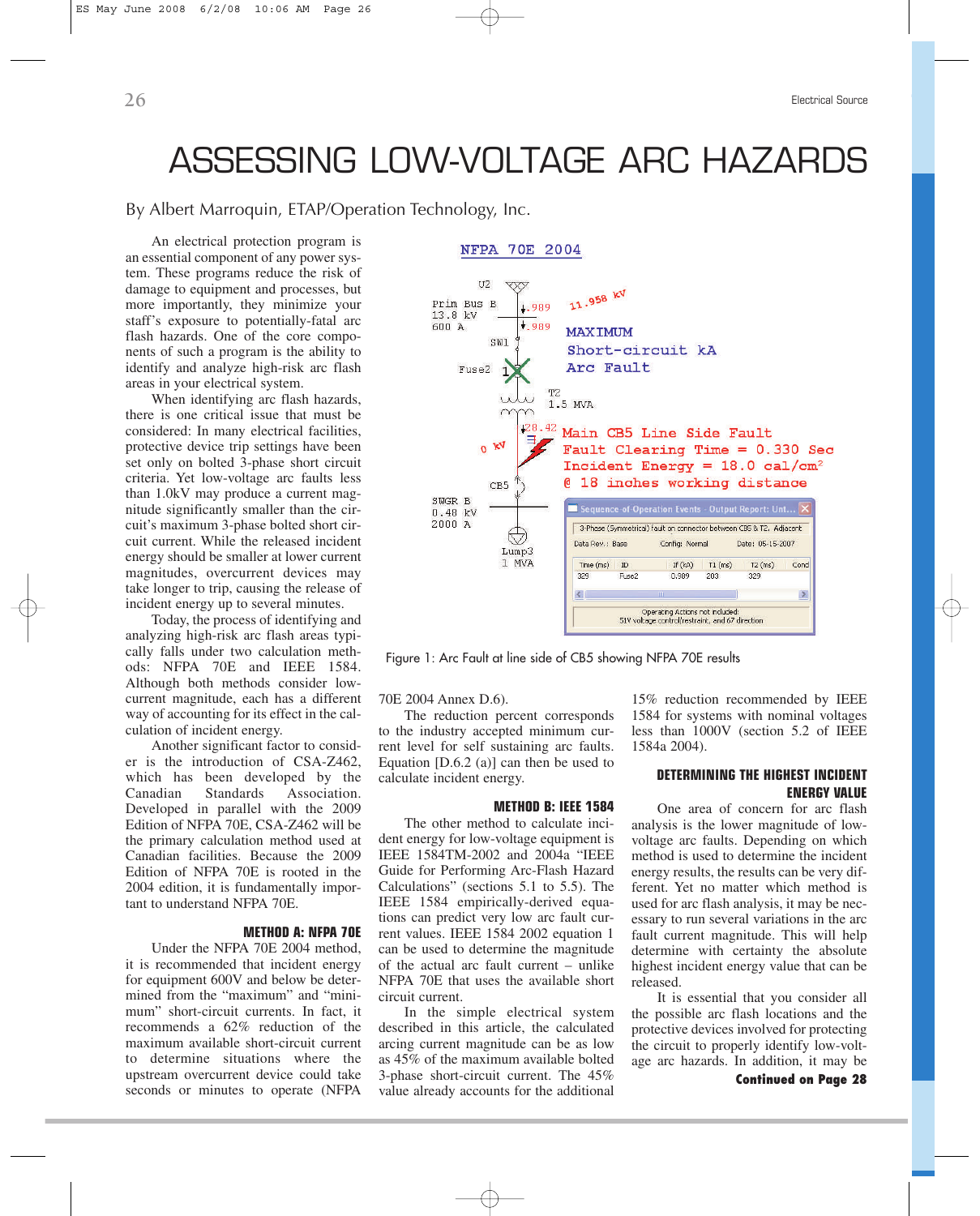# **Arc Hazards Continued from Page 26**

necessary to run two sets of calculations – one for maximum currents and another for minimum currents.

In Figure 2, we use power system analysis software to perform arc flash analysis at two locations in the system to determine low-voltage arc hazards. This system has a typical arrangement for overcurrent and short-circuit protection. The 1.5MVA transformer is fed from a 177MVAsc utility connection and is protected for short-circuit with a 100-Amp, 15.5kV standard-speed fuse located on the 13.8kV primary voltage side. The transformer feeds a 480V switchgear with a main 2400-Amp power circuit breaker with a solid state trip device.

The power system analysis software is then used to simulate an arc fault on the switchgear bus bars at the "SWGR B" location. You can see the computer program results for a fault at this bus using the IEEE 1584 2004a method in Figure 2.

We also used the NFPA 70E method to evaluate the arc fault at the same location for both maximum and minimum expected short-circuit currents. The protective device expected to trip the arc fault is the main breaker CB5. The results of the four different arc fault analyses are listed in Table 1.

When using the maximum short-circuit current to determine the incident energy, the results reveal that because of the fast action of the instantaneous part of the solid state trip device in CB5, the incident energy released at the bus is 2.69 cal/cm\_ with a hazard category of 1, based on NFPA 70E-2004, Table 130.7(C). However, if you use the minimum short-circuit current, the resulting incident energy can reach as high as 25 cal/cm\_ (category 4). This is caused by the much longer clearing time of CB5.

IEEE 1584 predicts hazard category 3 results (12.5 to 14.51 cal/cm\_) as the worst-case scenarios. The IEEE 1584 method provides the more accurate results in this case since it is using the actual arcing current (Ia) to determine the time it takes the CB5 breaker to operate.

## **ESTABLISHING WORST-CASE INCIDENT ENERGY**

The preceding simulation may not be adequate to determine the worst-case incident energy for this low-voltage



IEEE 1584 2004a METHOD





Table 1: I.E. for a fault at Bus "SWGR B" @ 18.0 inch working distance e

| <b>Method</b>       | <b>Ibf</b> or Ia at<br><b>Fault</b> loc.<br>$(kA)^1$ | <b>Power Circuit</b><br><b>Breaker</b><br><b>Opening Time</b><br>(sec.) for CB5 | Incident<br><b>Energy at Bus</b><br><b>SWGR B</b><br>$\text{(cal/cm } )$ | <b>Hazard</b><br>Cat |
|---------------------|------------------------------------------------------|---------------------------------------------------------------------------------|--------------------------------------------------------------------------|----------------------|
| NFPA 70E Max kA     | $28.42$ (Ibf)                                        | 0.05                                                                            | 2.69                                                                     |                      |
| NFPA 70E Min kA     | $10.84$ (Ibf)                                        | 0.500                                                                           | 25.01                                                                    | $\overline{4}$       |
| IEEE 1584 (100% Ia) | $15.03$ (Ia)                                         | 0.250                                                                           | 12.50                                                                    | 3                    |
| IEEE 1584 (85% Ia)  | $12.78$ (Ia)                                         | 0.346                                                                           | 14.51                                                                    | 3                    |

Table 2: I.E. for a fault at CB5 @ 18.0 inch working distance

| <b>Method</b>       | <b>Ibf</b> or Ia at<br><b>Fault loc.</b><br>$(kA)^1$ | <b>Fuse Total</b><br><b>Clearing Time</b><br>(sec.) for $Fuse^2$ | Incident<br><b>Energy at CB5</b><br>(cal/cm) | <b>Hazard</b><br>Cat |
|---------------------|------------------------------------------------------|------------------------------------------------------------------|----------------------------------------------|----------------------|
| NFPA 70E Max kA     | $28.42$ (Ibf)                                        | 0.330                                                            | 18.0                                         | 3                    |
| NFPA 70E Min kA     | $10.84$ (Ibf)                                        | 4.139                                                            | >>40.0                                       | N/A                  |
| IEEE 1584 (100% Ia) | $15.03$ (Ia)                                         | 1.42                                                             | >>40.0                                       | N/A                  |
| IEEE 1584 (85% Ia)  | $12.78$ (Ia)                                         | 0.346                                                            | >>40.0                                       | N/A                  |

Note 1: Ibf or Ia denotes whether the bolted 3-phase short-circuit (Ibf) or the arcing current (Ia) were used to determine the fault clearing time.

Note 2: The Fuse total clearing time was determined from the current at the 13.8 kV base. (see Figure 3)

equipment. If you simulate an arc fault at the main breaker compartment, as shown in Figure 1, the incident energy released at this location can be much larger since the primary protective device would be Fuse2 with a longer clearing time.

In Table 2, the results indicate that the incident energy released for a fault located at the line (incoming) side of the circuit breaker CB5 is more threatening due to the longer operating time of the fuse. The Time Current Characteristic